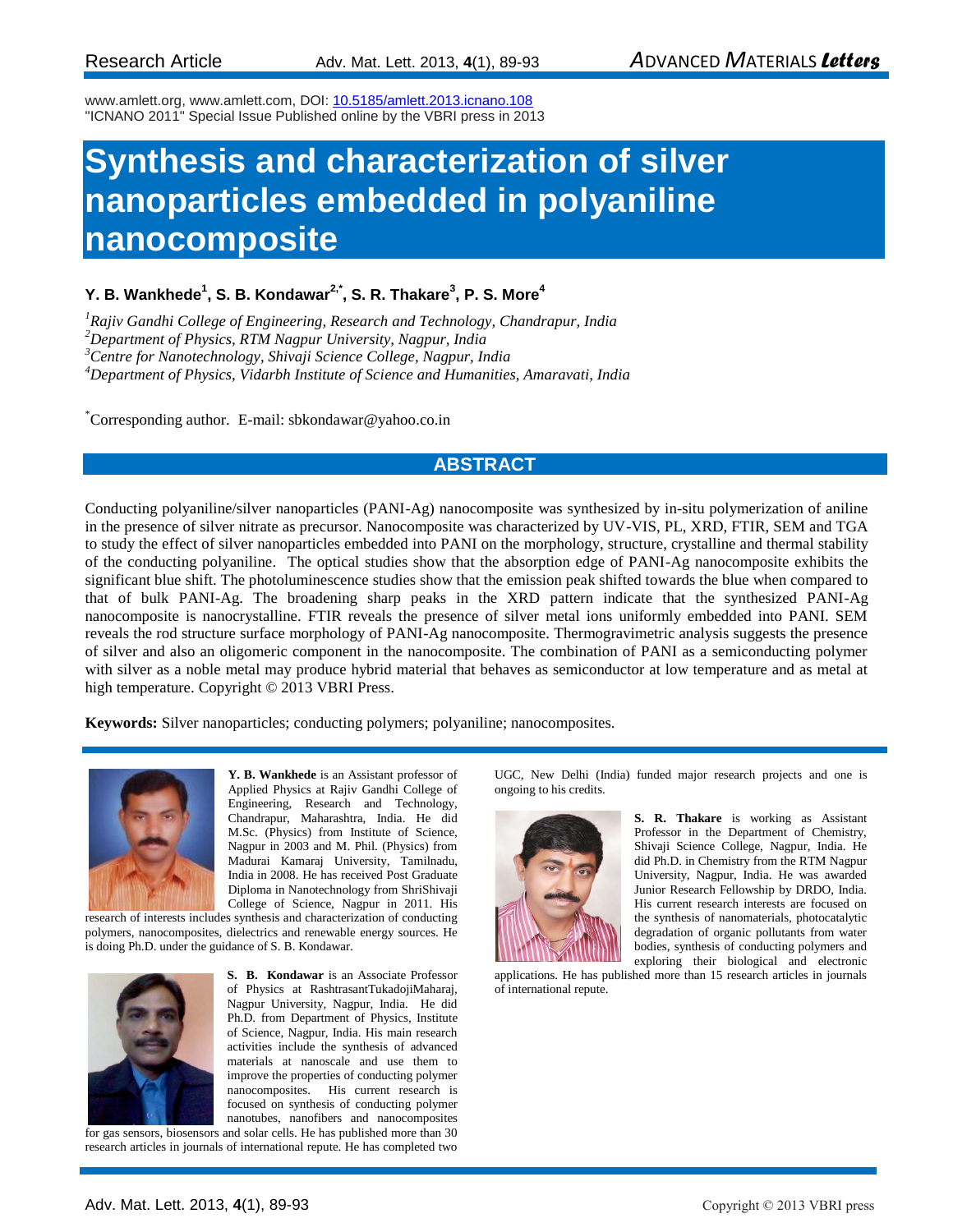#### **Introduction**

The nanocomposites with an organized structure usually provide a new functional hybrid, with synergistic properties over their single component counterparts, which have attracted considerable attention for their potential applications **[1]**. Conducting polymer nanocomposites possess the advantages of both low dimensional systems (nanostructure filler) and organic conductors (conducting polymer). The reinforcement of polymers is done by fillers, which play a major role in strengthening the properties of the nanocomposites. Uniform dispersion of the nanosized filler particles produces ultra large interfacial area per volume between the filler and the host polymer **[2]**. The conducting polyaniline (PANI) is one of the promising conducting polymers due to its high conductivity, ease preparation, good environmental stability and large variety of applications which make this polymer suitable as a matrix for preparation of conducting polymer nanocomposites**[3-4]**. It is easily prepared by the oxidation of aniline in aqueous medium. The composites based on conducting polymers and noble metals, such as silver, can be prepared by many ways. Some of the ways are simple blending of both components **[5,6]**, the polymerization of aniline in the presence of preformed metal nanoparticles [8], the deposition of metal on conducting polymer while using various oxidants, such as glucose [8,9], the reduction of noble-metal compounds with PANI **[10-12]** and the oxidation of aniline with noble-metal compounds **[13-15]**. From the point of view of PANI nanostructures, last approach is the most interesting. Aniline can be oxidized with noble-metal compounds to produce PANI and corresponding metal at the same time. We present here the preparation of conducting polyaniline/silver nanoparticles (PANI-Ag) nanocomposite by in-situ polymerization of aniline in the presence of silver nitrate as precursor using nitric acid and its characterizations.

#### **Experimental**

#### *Materials and methods*

Aniline (99.5%), silver nitrate (99.5%) and ammonium persulphate (99.5%) were procured from E. Merck. Aniline was distilled prior to use. All supplementary chemicals were of analytical grade and solutions were prepared with double distilled water. FTIR characterization was done using a Shimadzu FTIR-8101A spectrophotometer via making pellet with KBr at 8 ton pressure. The XRD measurement was performed on a Philips PW1710 automatic X-ray diffractometer using Cu-Kα wavelength  $(\lambda=1.54059 \text{ Å})$ . UV-visible study was carried out on a UV-1800 Shimadzu double beam spectrophotometer. Photoluminescence study was carried out on a PC5301 Spectrofluorophotometer. SEM images were taken on JEOL JSM-6360 analytical scanning electron microscopes.

#### *Synthesis of PANI-Ag nanocomposite*

0.2M aniline was dissolved in 1M nitric acid and the 0.5M silver nitrate was mixed. The solution was oxidised using APS with the same molar ratio to that of aniline and the mixture was kept at room temperature  $(30^{\circ}C)$ . The reaction

was slow, characterized by an induction period extending for week. Green solid produced in the oxidation was collected by filter after 2 weeks, rinsed with corresponding nitric acid and dried at room temperature. The reaction is shown in **Scheme 1**.



**Scheme 1.** Aniline is oxidized with silver nitrate to produce PANI nitrate and metallic silver metal.



**Fig. 1.** XRD pattern of PANI-Ag nanocomposite.



**Fig. 2.** FT-IR spectra of PANI/Ag nanocomposite.

#### **Results and discussion**

XRD pattern of PANI-Ag nanocomposites is shown in **Fig. 1**. The sharp peaks of the XRD pattern indicate that the synthesized nanocomposite is well crystalline and confirms the formation of single crystalline Ag nanoparticles in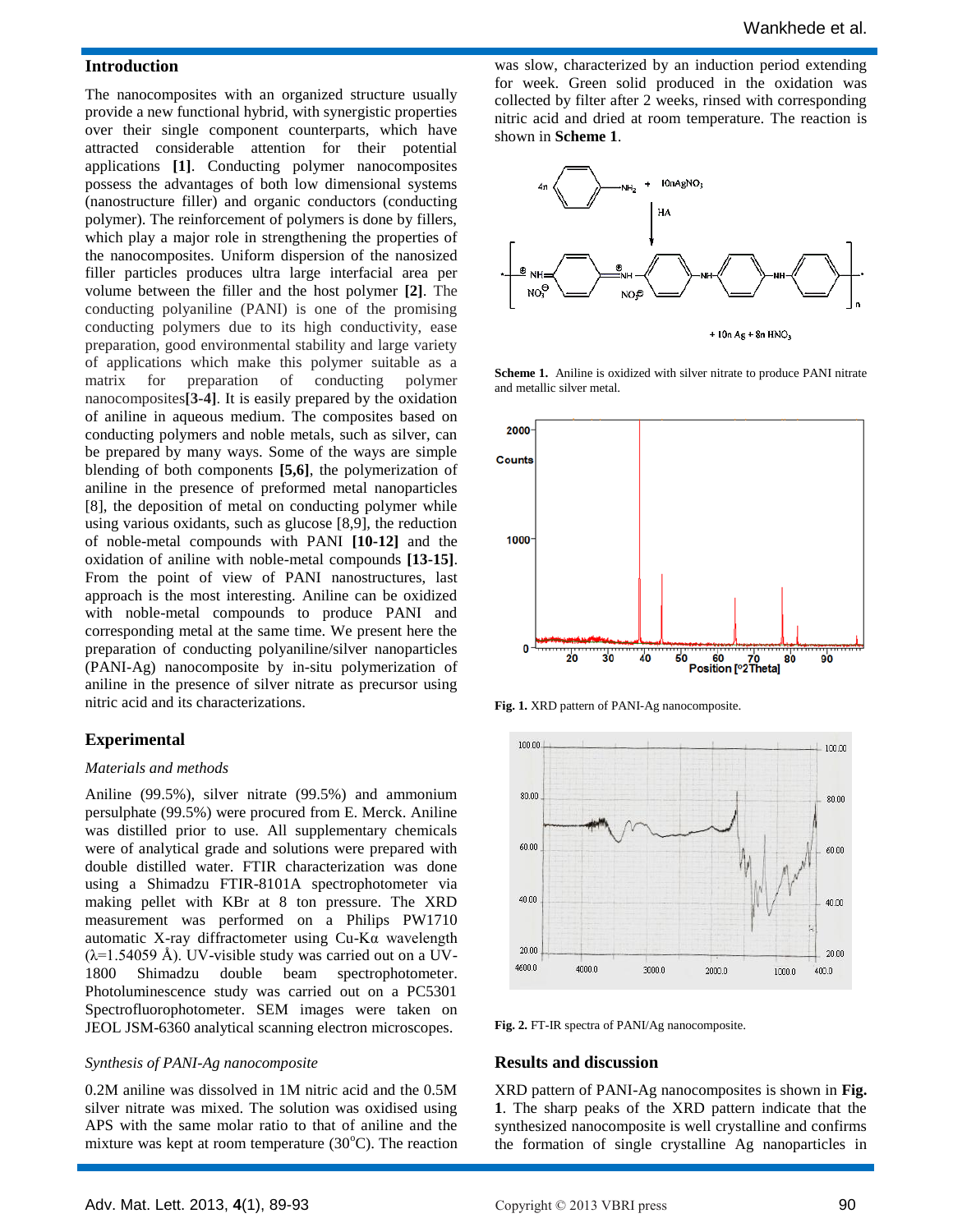# Research Article Adv. Mat. Lett. 2013, **4**(1), 89-93 *A*DVANCED *M*ATERIALS *Letters*

PANI/Ag. Bragg's reflections at  $2\theta = 38.2$ , 44.3, 64.5, and 77.4 degree corresponds to {111}, {200}, {220}, and {311} lattice planes, respectively, for the face-centered cubic (fcc) structure of silver nanoparticles embedded in PANI. The broadening of peaks shows the formation of nanocomposite and the average crystallite size was estimated to be 12 nm using Scherrer formula.



**Fig. 3.** SEM image of PANI/Ag nanocomposite.



**Fig. 4.** UV-VIS spectrum of PANI-Ag nanocomposite.

FTIR spectra of PANI-Ag nanocomposite is shown in **Fig. 2**. The bands related to N-H stretching of an aromatic amine (N-H stretching) normally appear in the region 3223.40cm-1 . The band could be assigned to the asymmetric and symmetric stretching modes of  $-NH<sub>2</sub>$ group, respectively. The bands corresponding to quinoid (N=Q=N) and benzenoid (N-B-N) ring stretching modes were observed at  $1560.6$  and  $1508.5$  cm<sup>-1</sup> respectively. Another characteristic band in the infrared spectra refers to quinoic unit at about  $1240.4 \text{ cm}^{-1}$  arises due to protonation of PANI **[16]**. The evidence of formation of polyaniline with 1,4-substituted phenyl rings occurred at around 879.6  $cm<sup>-1</sup>$ . The additional bands at 441.8 and 422.5  $cm<sup>-1</sup>$ belonging are due to Ag. The spectra of PANI obtained

with silver nitrate as an oxidant in nitric acid resembles the product of aniline oxidation using APS. This product is composed of non-conducting aniline oligomers containing phenazine like units and conducting PANI. Scanning electron microscopy images of PANI-Ag nanocomposite are shown in **Fig. 3**. It can be seen from the figure that the fine structure of PANI-Ag nanocomposite is slightly agglomerated and form mostly rod like structures.

UV-visible spectrum of PANI-Ag nanocomposite is shown in **Fig. 4**. It reveals that PANI-Ag nanocomposite is typical of emeraldine state with absorption maxima at 332 and 630nm. The presence of oligomers is identified by the increased absorption at the 332nm with respect to 630nm. Nanocomposite is optically stable in visible range and can be used in optical devices which have linearity in visible range. The blue-shift is attributed to the quantum confinement of charge carriers in the nanocrystals. The optical studies show that the absorption edge of PANI-Ag nanocomposite exhibits the significant blue shift.



**Fig. 5.** PL spectrum of PANI-Ag nanocomposites.

The photoluminescence (PL) spectrum of PANI-Ag nonocomposite is shown in **Fig. 5**. The emission wavelength is peaking at 439.60nm. This emission wavelength peak shifted towards to the blue when compared to the bulk PANI-Ag. This emission is due to the recombination of electron and hole pairs. This blue shift of PANI-Ag nanocomposite demonstrates the strong quantum confinement. The absorption wavelength was observed at 330.40nm and the emission wavelength was observed at 439.60nm. The difference between the absorption and emission peak wavelength is 109.20nm. This indicates the emission associated with the transition of electrons from trap state of conduction band (or valence band). The photoluminescence studies show that the emission peak shifted towards the blue when compared to that of bulk PANI-Ag.

Thermogram of PANI-Ag nanocomposites is shown in **Fig. 6**. The silver content in the composite can conveniently be determined as a residue in TGA. The thermogram also provides additional information about the composition of the oxidation products. There is a first decrease in mass below  $104.38^{\circ}$ C, associated with sample humidity; a step starting at  $140.63^{\circ}$ C is connected with the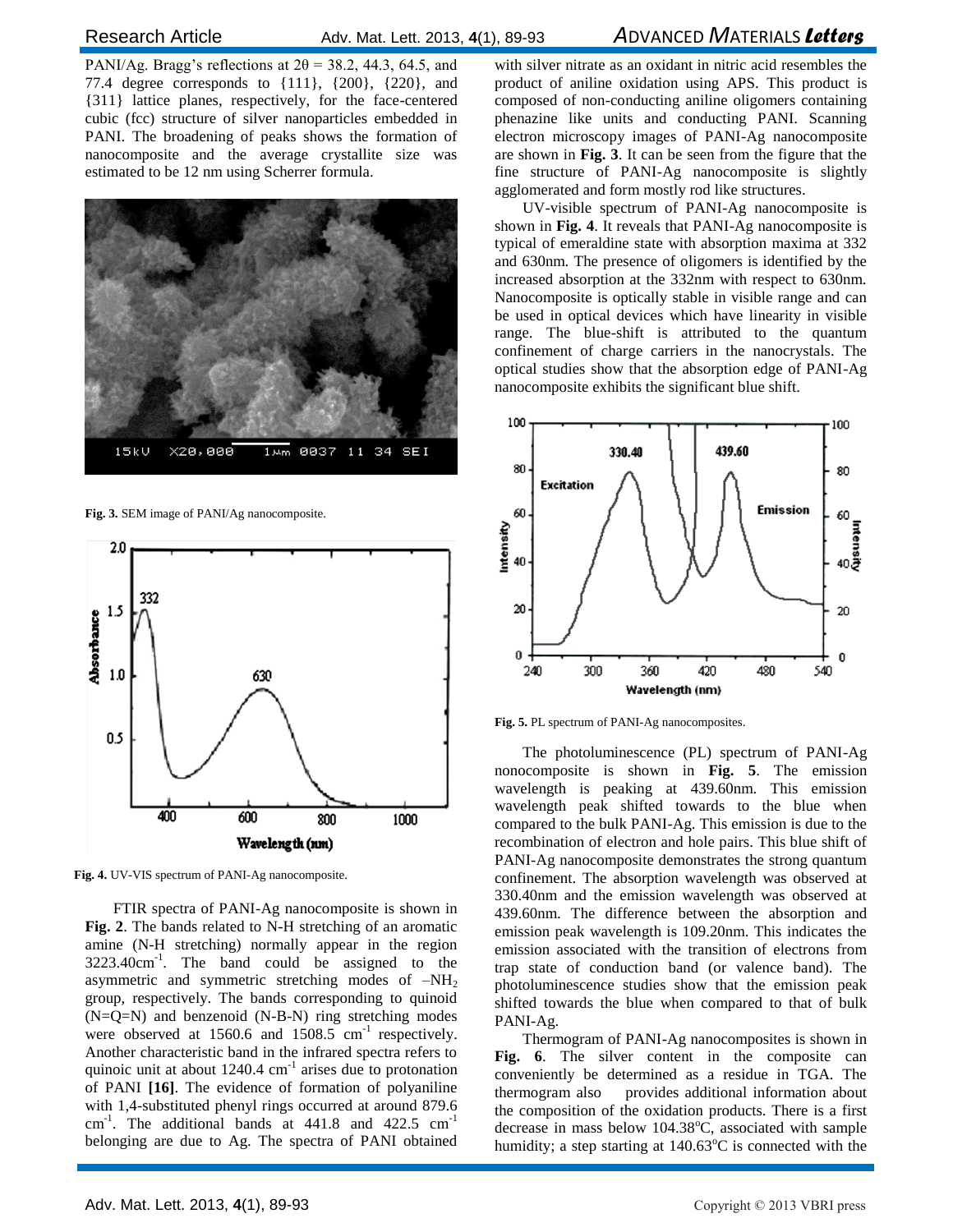sample deprotonation and loss of nitric acid. The presence of two components differing in decomposition temperature is observed in composite. The presence of silver is also well identified.



**Fig. 6.** Thermogram of PANI-Ag nanocomposites

Electrical conductivity of PANI-Ag nanocomposite is shown in **Fig. 7**. It is noted that the conductivity of the composites increases slowly with the increase of temperature until a temperature of around  $70^{\circ}$ C is reached, after which the conductivity decreases gradually. The increase in conductivity with temperature is a property of semiconductors. Such phenomenon has been reported for polyaniline and composites.



**Fig. 7.** Electrical Conductivity of PANI-Ag nanocomposite as a function of temperature.

The decreasing conductivity above  $70^{\circ}$ C could be due to the presence of absorbed water and its removal may have caused structural changes in the hygroscopic PANI polymer chains which revealed a small weight loss below  $125^{\circ}$ C. The decreasing conductivity with increasing temperature is owing to chemical change, its degradation or evaporation of dopant. Furthermore, it has been reported that a dry sample has lower conductivity than a hydrated sample and loss of moisture results in a decrease of

conductivity for polyaniline and PANI-Ag nanocomposite. Interfacial electronic interaction between polymer semiconductor and silver metal or the formation of electrical barriers can be the cause of these results. The increase of conductivity until the crictical point is attributed to polymer chain mobility and activation of dopant while the decrease of conductivity can be attributed to the volatization of dopant, follow by structural change. The change of chain structure by thermal treatment and interchange interaction between two components has an effect on morphological change. In addition, with increasing temperature, the intermolecular spacing between adjacent chains of the composites is decreased. The electric conductivity of composites represented by silver nanopaticles embedded in the matrix of a conducting polymer is expected to be high. The combination of PANI as a semiconducting polymer with silver as a noble metal may produce hybrid material that behaves as semiconductor at low temperature and as metal at high temperature.

#### **Conclusion**

PANI-Ag nanocomposite was successfully synthesized by simple wet chemical route by colloidal chemistry. PANI-Ag nanocomposite exhibits the significant blue shift. PANI-Ag nanocomposite is well crystalline with average crystallite size of 12nm. SEM study reveals the rod structure surface morphology of PANI-Ag nanocomposite. The combination of PANI as a semiconducting polymer with silver as a noble metal may produce hybrid material that behaves as semiconductor at low temperature and as metal at high temperature.

#### **Acknowledgement**

The authors gratefully acknowledge UGC, New Delhi (India) for financial assistance provided to carry out this work through major research project (F 39-540/2010 (SR)).

#### **Reference**

- 1. Zhang, Q.; Liu, F.; Li, L.; Pan, G.; Shang, S. J. Nanopart. Res. 2011, 13(1), 415.
- **DOI:**10.1007/s11051-010-0070-8. 2. Bal, S.; Samal, S.S. Bull. Mater. Sci. 2007, 30 (4), 379. **URL:**http://hdl.handle.net/2080/497
- 3. MacDiarmid, A.G. Curr. Appl. Phys. 2001, 1, 269. **DOI:**10.1016/S1567-1739(01)00051-7
- 4. Roth, S.; Groupner, W. Synth. Met. 1993, 57(1), 3623. **DOI:**10.1016/0379-6779(93)90487-H
- 5. Sezer, A.; Gurudas, U.; Collins, B.; Mckinlay, A.; Bubb, D.M. Chem. Phys. Lett. 2009, 477, 164. **DOI:** [10.1016/j.cplett.2009.06.070](http://dx.doi.org/10.1016/j.cplett.2009.06.070)
- 6. Crespilho, F.N.; Lost, R.M.; Travain, S.A.; Oliveira, O.N.; Biosens, Z.V.; Bioelectron. 2009, 24, 3073. **DOI:** [10.1016/j.bios.2009.03.026](http://dx.doi.org/10.1016/j.bios.2009.03.026)
- 7. Chowdhury, A. Sensors Actuat. B. 2009, 138, 318. **DOI:**[10.1016/j.snb.2009.01.019](http://dx.doi.org/10.1016/j.snb.2009.01.019)
- 8. Wang, W.Q.; Zhang, R.F. Synth. Met. 2009, 159, 1332. **DOI:**[10.1016/j.synthmet.2009.03.002](http://dx.doi.org/10.1016/j.synthmet.2009.03.002)
- 9. Wang, W.Q.; Shi, G.Q.; Zhang, R.F.; J. Mater. Sci. 2009, 44, 3002. **DOI:**10.1007/s10853-009-3416-9
- 10. Li, W.G.; Jia, Q.X.; Wang, H.L. Polymer 2006, 47, 23. **DOI:**[10.1016/j.polymer.2005.11.032](http://dx.doi.org/10.1016/j.polymer.2005.11.032)
- 11. Sedenkova, I.; Trchova, M.; Stejskal, J.; Prokes, J.; ACS Appl. Mater. Interf. 2009, 1, 1906.
- 12. Bouazza, S.; Alonzo, V.; Hauchard, D. Synth. Met. 2009, 159, 1612. **DOI:**[10.1016/j.synthmet.2009.04.025](http://dx.doi.org/10.1016/j.synthmet.2009.04.025)
- 13. Blinova, N.V.; Stejskal, J.; Trchova, M.; Sapurina, I.; Ciric-Marjanovic, G. Polymer 2009, 50, 50.